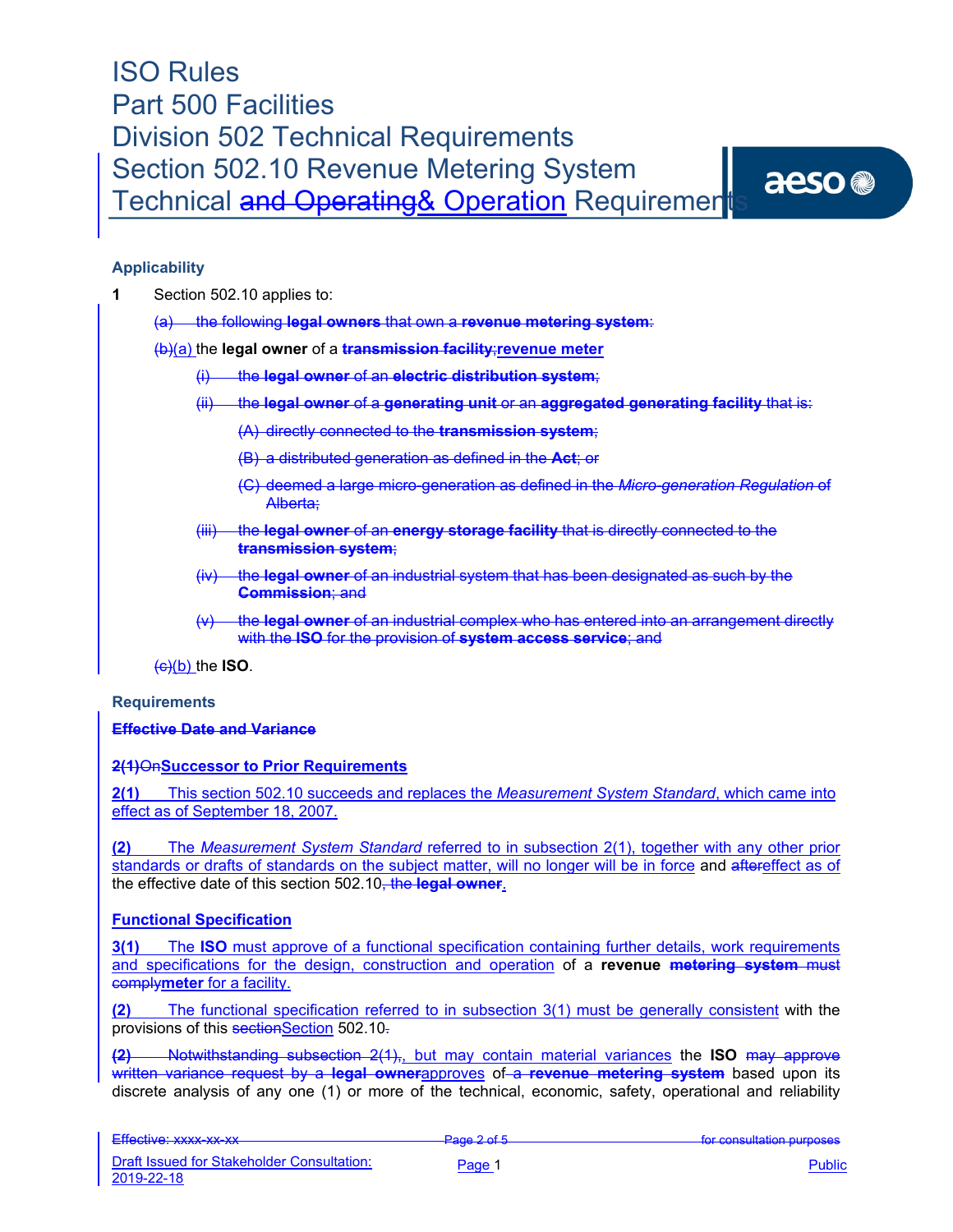

### **Measurement Point Definition Record**

**34(1)** The **ISOlegal owner** of a **revenue meter** must develop and maintain the , where such **legal owner** requires a new **measurement point definition records** for all**record** or an amendment to an existing **measurement points**.

**(2)** The **legal owner** of a **revenue metering system** must submit to the **ISO** the necessary information to create a **metering point definition record** , apply to the **ISO** no later than thirty (30) **days**  prior to the proposed datefirst **day** of energizationthe **month** in which the **legal owner** of the **revenue meter** proposes to energize the new or altered **revenue metering system**, unless for the **ISO** specifies otherwise. first time.

**(3)** The **ISO**, in developing a **metering point (2)** The **legal owner** of a **revenue meter** must submit to the **ISO** the information prescribed by the **ISO** when applying for a new or amended **measurement point definition record as inin accordance within subsection 4(1).** 

**(3**(2),**)** The **ISO** must ensure thatissue a **meteringmeasurement point definition record**, for a **measurement point** to the maximum extent possible, **legal owner** of the **revenue meter**, or to a **person** designated by the **legal owner** of the **revenue meter**, if the information submitted in accordance with subsection 4(2):

(a) is complete;

- (b) allows for the proper measurement of **metered energy**, **metered demand** and metered **apparent power** in accordance with **ISO rules** and the **ISO tariff**, as applicable; and
- (c) avoids a metering configuration that results in a deductive totalizing calculation for the **measurement point**.

**(4)** A **metering point definition record** developed in accordance with subsection 3(2) must comply with all and any **ISO tariff** requirements.

**(5)** The **legal owner (3)** The **legal owner** of a **revenue metering systemmeter** must install and operate a **revenue metering systemmeter** in accordance with **measurement point definition record**  issued by the **ISO** in accordance with subsection 4(3).

### **Revenue Meter**

**5(1)** The **legal owner** of a **revenue meter** must ensure that the **revenue meter** is approved, verified, sealed, re-verified and sealed, as applicable, in accordance with the *Electricity and Gas Inspections Act,*  RSC 1985 c E-4, as amended.

**(2)** The **legal owner** of a **revenue meter** must ensure that the **revenue meter** has an accuracy class rating that is less than or equal to 0.2% for Watthour measurement if:

- (a) the capacity of the **metering point** of the **revenue meter** is greater than or equal to 1.0 MVA; and
- (b) the **revenue meter** is not the subject of a dispensation under the *Electricity and Gas Inspection Act*, RSC 1985 c E-4, as amended.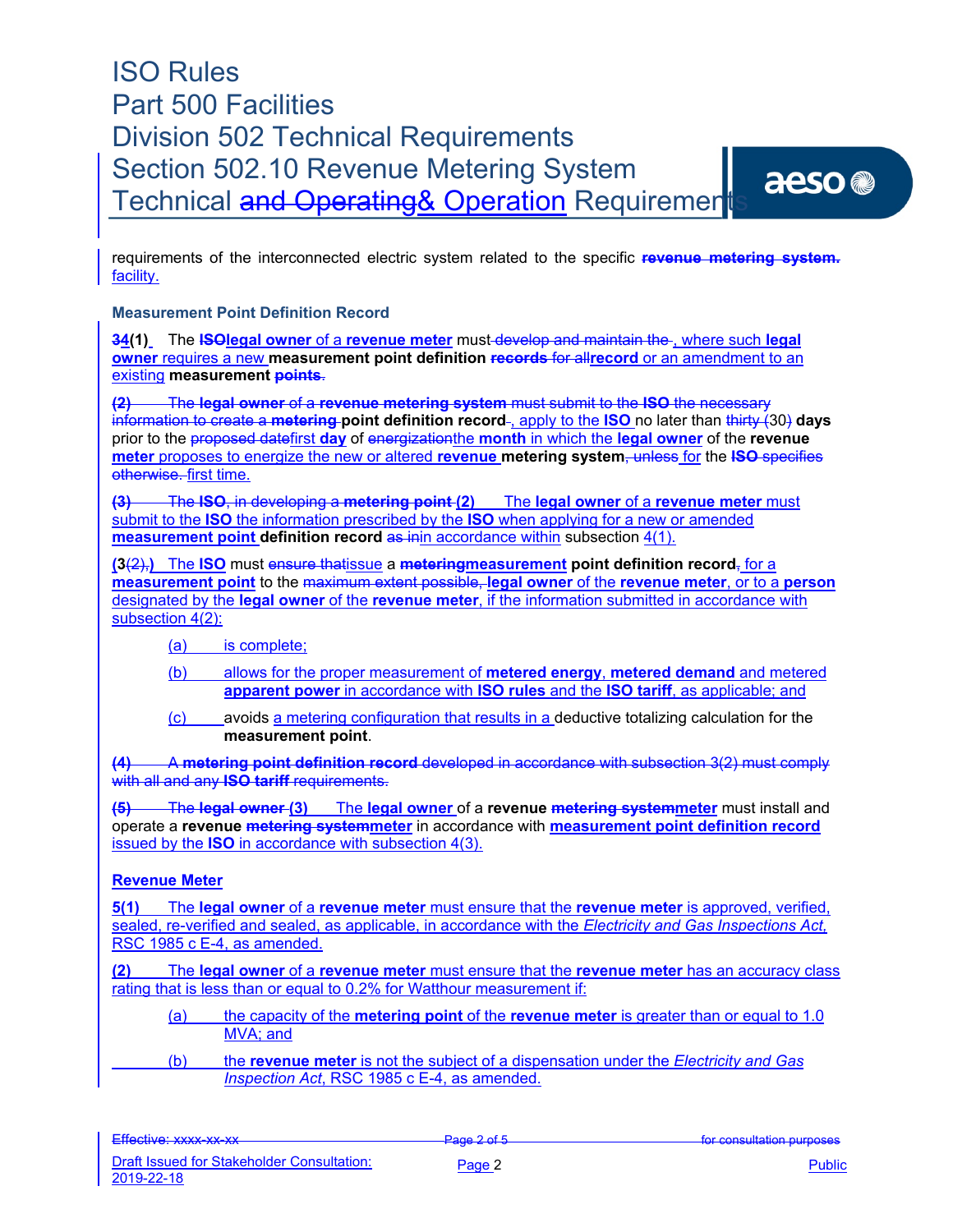

**(3)** The **legal owner** of a **revenue meter** must ensure that the **revenue meter** has an accuracy class rating that is less than or equal to 0.5% for Varhour measurement if:

- (a) the capacity of the **metering point** of the **revenue meter** is greater than or equal to 1.0 MVA; and
- (b) the **revenue meter** is not the subject of a dispensation under the *Electricity and Gas Inspection Act*, RSC 1985 c E-4, as amended.

### **Measurement Transformer**

**6(1)** The **legal owner** of a **revenue meter** must ensure that the measurement transformer has an accuracy class rating less than or equal to 0.3% if:

- (a) the capacity of the **metering point** of the **revenue meter** is greater than or equal to 1.0 MVA; and
- (b) the **revenue meter** is not the subject of a dispensation under the *Electricity and Gas Inspection Act,* RSC 1985 c E-4, as amended.

**(2)** The **legal owner** of a **revenue meter** must, unless the **ISO** approves otherwise, ensure that the measurement transformer:

- (a) is located and connected without compensation methods;
- (b) produces a real **metering point**; and
- (c) has a dedicated current transformer core for measurement.

### **Metering Data Services**

**7(1)** The **legal owner** of a **revenue meter** must retain metering data from the **revenue metering system**, including a record of final estimates and adjustments and the method used to perform the estimates or adjustments, in the electronic format specified in the **Commission**'s *Rule 021: Settlement System Code Rules* for a period of at least 8 years.

**(2)** The **legal owner** of a **revenue meter** must process metering data for each **measurement point** in accordance with the algorithm in the **measurement point definition records**. **record** issued in accordance with subsection 4(3).

**(3)** The **legal owner** of a **revenue meter** must, within 30 days of energizing the **revenue meter** for the first time, validate the **metering equipment** and the metering data using reasonable methods and alternative data sources.

### **Revenue Meter Testing and Reporting**

**8(1)** NOTE TO DRAFT: The AESO is continuing to assess the minimum requirements for in-situ testing for proposed new Section 502.10. At the upcoming December 11, 2019 Stakeholder consultation session, the AESO will be seeking specific input from stakeholders on:

- the methodology for determining MW class;
- the in-situ test frequency for each MW class; and
- the requirements and process for test frequency change when the MW class is changed for a meter.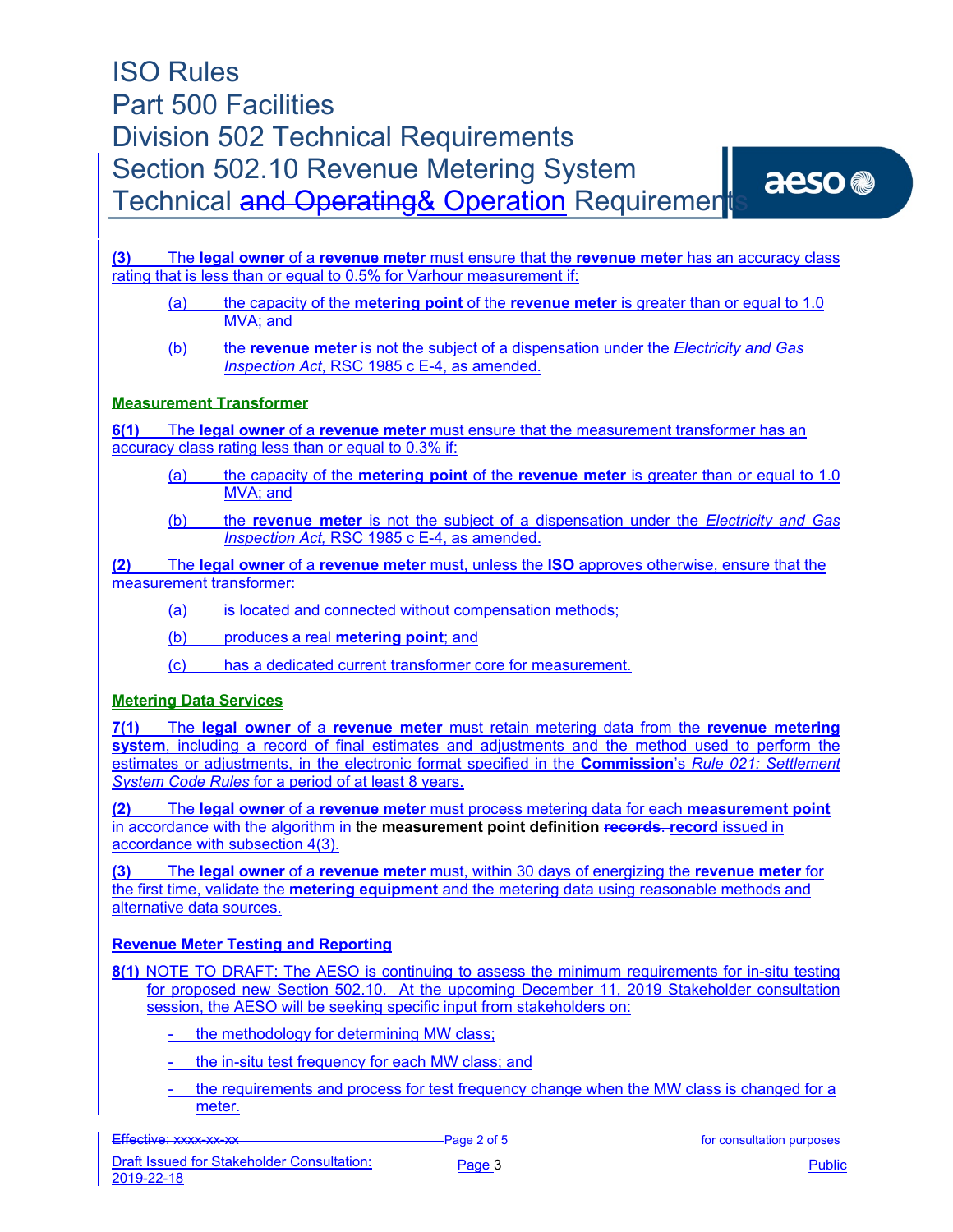Prior to the Stakeholder consultation meeting, stakeholders are encouraged to review section 6.4.3 and Appendix 5 of the *Measurement System Standard,* and the June 29, 2017 Working Group Meeting Notes.

**(2)** The **legal owner** of a **revenue meter** must provide the results of the in-situ test performed in subsection 8(1) to **ISO** if the test resulted in an error measurement of +/- 3%.

**(3)** The **legal owner** of a **revenue meter** must, at the request of the **ISO**:

(a) undertake and complete in-situ tests for the **metering equipment** within a mutually agreed time frame; and

(b) report the results to the **ISO** within 30 **days** of receiving the **ISO**'s request.

#### **Measurement Data Corrections**

**49(1)** The **legal owner** of a **revenue metering system meter** must, if it the **legal owner** discovers after monthly settlement an inaccuracy an error in previously submitted measurement data which that has been submitted to the **ISO** uses for financial settlement, notify the **ISO**<sub>7</sub> of the error as soon as practical but not later than final settlement, in writing of the reasons of the inaccuracy andpracticable in the form the **ISO** specifies.

**(2)** The **legal owner** of a **revenue meter** must include the following information in the notice referred to in subsection 9(1):

(a) the reason for the error; and

(b) the correct measurement data.

**(3)** The **ISO** must review the information it receives pursuantsubmitted in the notice referred to in subsection 49(1) and notify the **legal owner** of a **revenue metering system**, in writing, of the results of its review as soon as practicalconfirm whether the previously submitted measurement data is erroneous.

**(34)** The **legal owner** of a **revenue <del>metering system</del>meter** must resubmitsubmit the correct-daily system measurement data to the **ISO** as soon as practicable if the **ISO**'s review in subsection 4(2) indicates9(3) confirms that the previously submitted measurement data was inaccurateerroneous. **Metering Data Services**

**5(1)** The **legal owner** of a **revenue metering system** must provide all metering data services as specified in the **Commission**'s *Rule 021: Settlement System Code Rules*.

**(2)** The **legal owner** of a **revenue metering system** must retain metering data from the **revenue metering system** including the record of any estimates and adjustments, and the method used to perform the estimates or adjustments, in electronic format for a period of at least eight (8) years.

**(3)** The **legal owner** of a **revenue metering system** must process metering data in accordance with any associated **measurement point definition record** algorithms for each **measurement point.** 

**(4)** The **legal owner** of a **revenue metering system** must check the metering data against any available SCADA data at the **commissioning** date to ensure reasonable match between them.

#### **Measurement Transformer**

**6** The **legal owner** of a **revenue metering system** must ensure that any current or potential instrument transformer for a **revenue metering system**:

| Effective: vyvv_vv_vv           | $Dao \circ fE$           | for consultation nurnoses          |
|---------------------------------|--------------------------|------------------------------------|
|                                 |                          |                                    |
| <b>ETIVOLIVU. AVAVA AVA AVA</b> | $\overline{\phantom{a}}$ | <b>TUI UUITUURUUTUUT PUI PUUUU</b> |
|                                 |                          |                                    |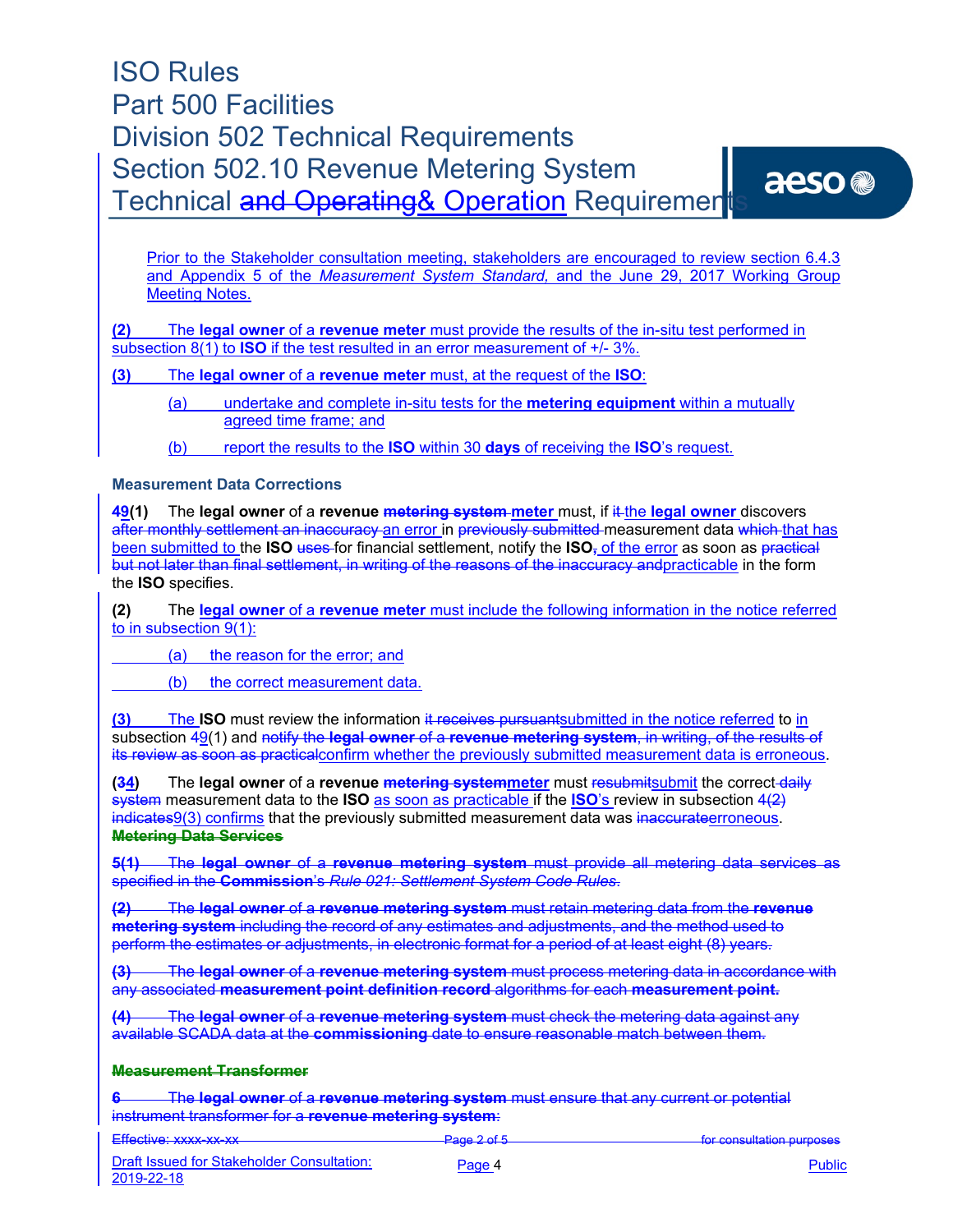- (a) is Measurement Canada approved under sections 9(1), 9(2), 9(3) or 9(4) of the *Electricity and Gas Inspection Act* of Canada, if the measurement transformer has not been previously dispensated by Measurement Canada;
- (b) is located and connected without compensation methods and produces a real metering point, unless the **ISO** otherwise approves;
- (c) has an accuracy class rating for measurement transformers that equals or exceeds the values specified in Table 1 if they are non-dispensated; and
- (d) complies with the Measurement Canada dispensation agreement if the measurement transformer has been previously dispensated by Measurement Canada.

| <b>Metering Point</b><br>Capacity (MVA) | Watthour Meter<br><b>Accuracy Class</b> | Varhour Meter<br><b>Accuracy Class</b> | <b>Measurement</b><br><b>Transformer</b><br><b>Accuracy Class</b> |
|-----------------------------------------|-----------------------------------------|----------------------------------------|-------------------------------------------------------------------|
| 1.0 and above                           | <del>0.2%</del>                         | <del>0.5%</del>                        | 0.3%                                                              |

#### **Meter**

#### **7** The **legal owner** of a **revenue metering system** must ensure that the meter for a **revenue metering system**:

- (a) is Measurement Canada approved, verified, re-verified and sealed in accordance with the *Electricity and Gas Inspections Act* of Canada subject to the terms and conditions of any applicable dispensation agreement;
- (b) has an accuracy class rating for Watthour and Varhour measurement that equals or exceeds the values specified in Table 1 if they are non-dispensated; and
- (c) complies with the Measurement Canada dispensation agreement if the meter has been previously dispensated by Measurement Canada.

#### **Revenue Metering System Information**

**8** The **legal owner** of a **revenue metering system** must provide the following metering system information to the **ISO**:

- (a) the single line diagram with revenue metering locations; and
- (b) information in writing of any modification to the metering system for any metering point associated with a **measurement point** that would result in changes to the associated **measurement point definition record**.

#### **Meter Testing**

- **9** The **legal owner** of a **revenue metering system** must:
	- (a) ensure that each meter and recorder are tested and sealed as per Measurement Canada requirements;
	- (b) perform an in-situ test at the applicable intervals set out in Table 2, for all **revenue metering systems**;

Effective: xxxx-xx-xx Page 2 of 5 for consultation purposes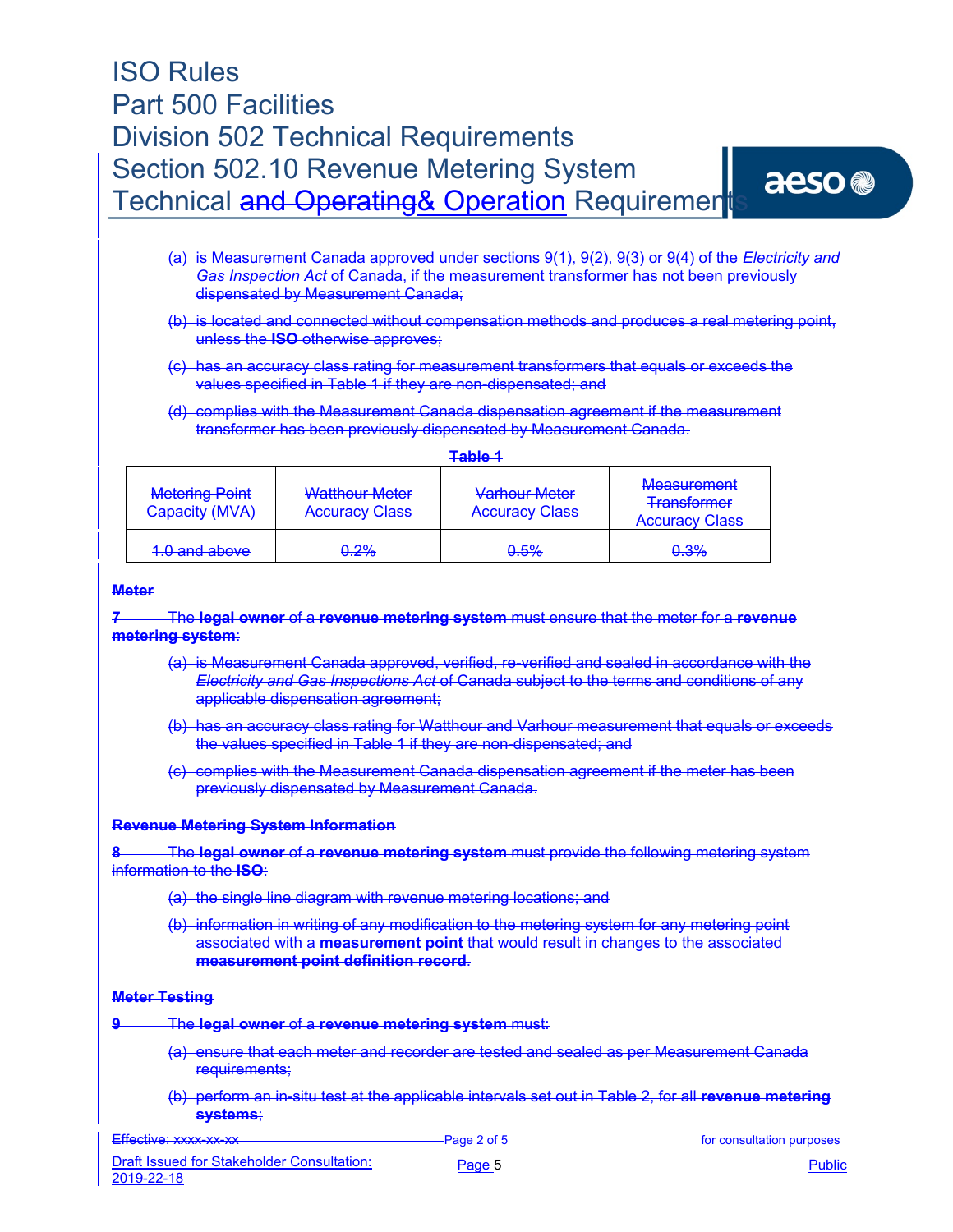- (c) provide written test results to the **ISO** for any test required in subsection 9 (a) or (b) that demonstrates an error of measurement exceeding 3%;
- (d) at the request of the **ISO**, undertake and complete in-situ tests on the **metering equipment** and report to the **ISO** within thirty (30) **business days**, or within a mutually agreed time frame, of receiving such a request; and
- (e) file with the **ISO** an annual report of outstanding un-tested meters in the previous year, annual failures tests, and a mitigation plan, within the first quarter of the next year.

| Table 2                  |                         |  |
|--------------------------|-------------------------|--|
| <b>Average MW Range</b>  | <b>Testing Interval</b> |  |
| $\ge$ = 5 and $\le$ = 20 | 4 years                 |  |
| higher than 20           | 2 years                 |  |

Note: Average MW Range is defined as the previous 12-month's MWh divided by 8760(hour);

#### **Restoration**

**10(1)** The **legal owner** of a **revenue metering system meter** must notify the **ISO**, in writing, upon becoming aware of a failure or a suspected failure of athe **revenue metering system** that may result in a restatement of measurement data that has been submitted to the **ISO**, notify the **ISO** in writing of the failure.

**(2)** The **legal owner** of a **revenue metering systemmeter** must, within thirty (30) **business days** of providing  $a$  notice the notification under subsection 10(1):

- (a) investigate and determine the nature and extent of a **revenue metering system**the failure; and
- (b) provide the **ISO** with written notification detailing the nature and extent of the failure as well as ; and

### (b)(c) submit to the **ISO** a plan to restore the **revenue metering system**.

- **(3)** The **ISO** must-review:
- (a) approve the restoration plan provided pursuant to submitted in accordance with subsection 10(2)(b) and<sub>r</sub>c) if it the **ISO** is satisfied with the plan, approve it that the restoration plan will resolve the failure within a reasonable amount of time; or
	- (b) direct the **legal owner** of the **revenue meter** to amend the restoration plan in a manner that will resolve the failure within a reasonable amount of time.

**(4)** The **legal owner** of a **revenue metering systemmeter** must, if the **ISO** advises that it is not ed amend the restoration plan in accordance with the <del>plan to restore the **revenue metering**</del> **systemISO**'s direction provided underin subsection 10(23)(b), amend the plan to the **ISO**'s satisfaction.).

**(5)** The **legal owner** of a **revenue metering systemmeter** must, in response to the failure of a **revenue metering system**, restore the failed **revenue metering system** to meet the requirements of this section 502.10 and must do so either: restore the **revenue metering system** in accordance with: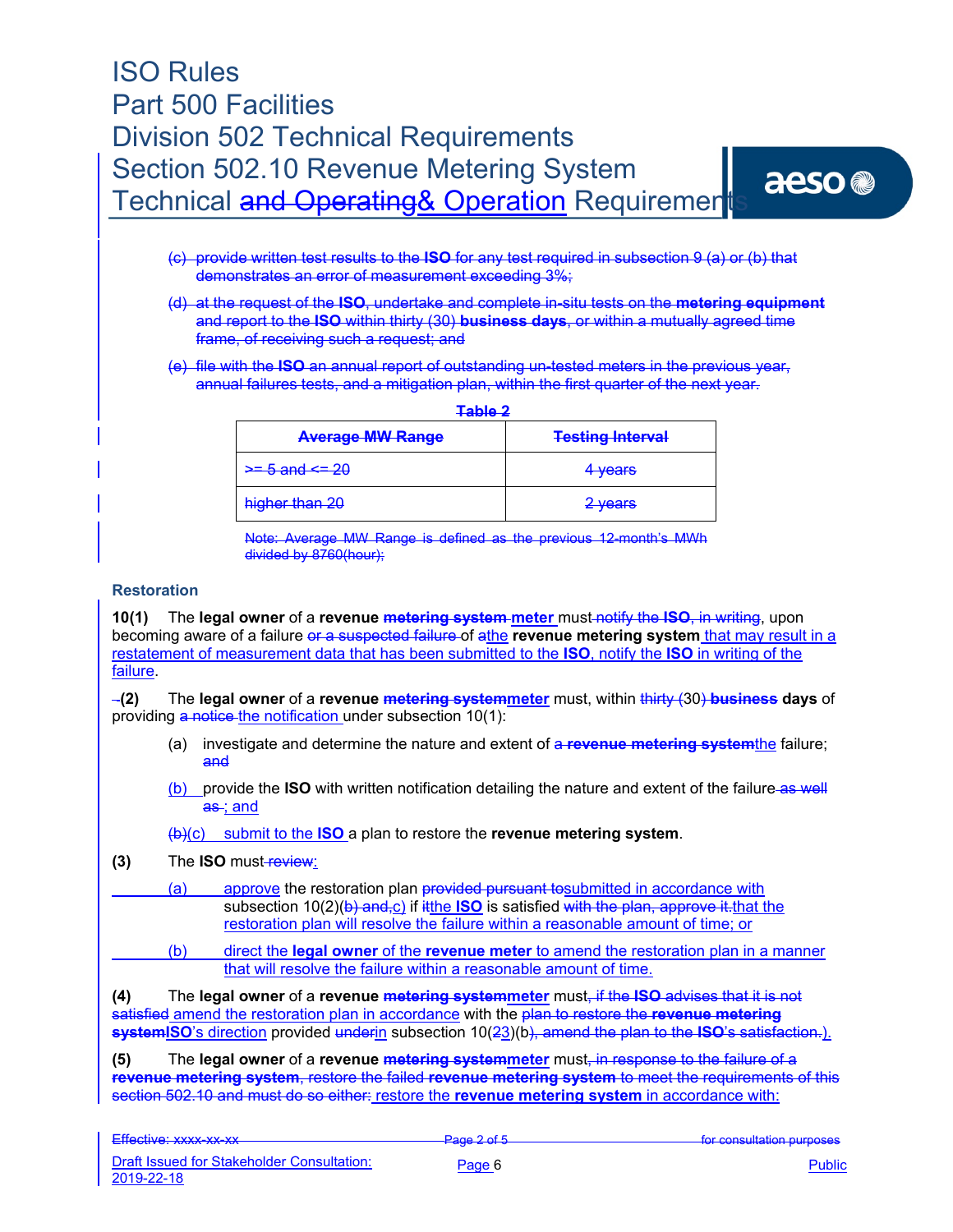| <b>ISO Rules</b>                               |      |
|------------------------------------------------|------|
| <b>Part 500 Facilities</b>                     |      |
| <b>Division 502 Technical Requirements</b>     |      |
| Section 502.10 Revenue Metering System         | aeso |
| Technical and Operating& Operation Requirement |      |
|                                                |      |

- (a) within a time frame the **ISO** approves and during which the **legal owner** of a **revenue metering system** may operate without a functioning **revenue metering system**; or
- (b) as soon as otherwise practical, in which case, the **legal owner** of a **revenue metering system** must provide an alternate metering system that meets the **ISO**'s approval until restoration of the failed **revenue metering system** is completed.
- (a) the restoration plan approved by the **ISO** pursuant to subsection 10(3)(a); or
- (b) the restoration plan amended in accordance with subsection 10(4).

#### **Revision History**

| <b>Date</b> | <b>Description</b> |
|-------------|--------------------|
|             | Initial release    |